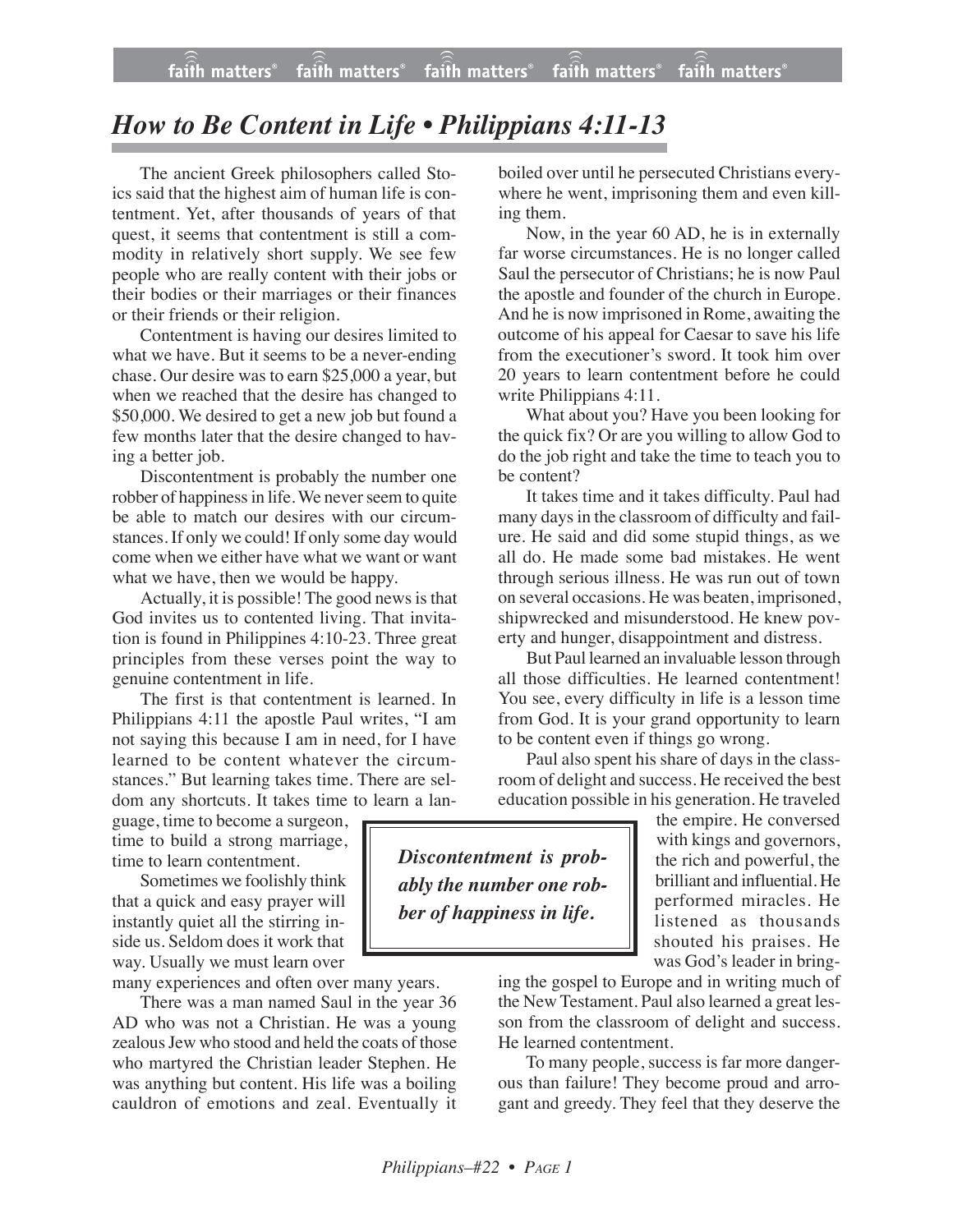best, that anything less than what they already have is beneath them. They become the least content of all people.

You see, every delight in your life is also a lesson time from God. It is a very different kind of opportunity to be content even if things go great.

In the center of our church property in Eden Prairie is a stand of beautiful oak trees. They must be at least 50 years old. Did you know that most of the 400 species of oak trees grow in the middle latitude climates? The severe weather of the Arctic would kill a sapling long before it reached maturity. But, the warm, wet conditions of the tropics aren't any better for growing oak trees. Oak trees need the combination of winter's cold and summer's warmth, of the falling leaves of autumn and the budding leaves of spring. It is the difficulties and the delights of many seasons and many years that make for a mighty oak that can stand solid in a storm that takes out almost every other tree in the forest. There's no hurrying an oak tree. In fact, not much effect comes in the first 10 years of an oak's life. It takes time.

And, it takes time to learn contentment! Contentment doesn't come in a day or in hours. It isn't learned in one moment of happiness or in a single great disappointment. Contentment for Paul and contentment for us is learned over a lifetime in the Christ-taught schoolhouse of difficulties and delights.

The second principle from this part of the Bible is found in Philippians 4:12. It is the great principle that contentment is independent of circumstances. Here Paul says,

> I know what it is to be in need, and I know what it is to have plenty. I have learned the secret of being content in any and every situation, whether well fed or hungry, whether living in plenty or in want.

Epictetus was an ancient Stoic philosopher. He characterized something that is frequently the attitude of our kind of hard-nosed society, and that is a care-less attitude. Let's look at what

Epictetus wrote:

Begin with a cup or a household utensil; if it breaks, say, "I don't care." Go on to a horse or a pet dog; if anything happens to it, say "I don't care." Go on to yourself, and if you are hurt or injured in

any way, say, "I don't care." If you go on long enough, you will come to a stage when you can watch your nearest and dearest suffer and die, and say, "I don't care."

This couldn't be farther from what Paul is saying! This Stoic attitude is a denial of life's pains and pleasures, not an independence from their tyranny. What Paul is saying is that there is a higher priority than circumstances.

I play racquetball. Often I lose; sometimes I win. It would be dishonest to say, "I don't care!" I much prefer to win. However, winning or losing is not why I play the game. I play for fellowship and exercise. I can get both whether I win or lose.

Paul is saying that he doesn't live to eat or drink or to be comfortable or to have people like him or dislike him. He lives for Jesus Christ. Now, I'm sure he preferred to be full and comfortable and have money. But either way he could be content because circumstances weren't his reason for living.

I remember the first time Charleen and I went to Hawaii for a vacation. Part of the time we were there I was miserably sick with a cold. Part of the time I felt pretty good. Some days were bright and sunshiney; others were wet and dreary. Some things went great and some things were crummy. But the good things didn't make the vacation any more than the bad things ruined the vacation. My purpose was to be with Charleen. I've learned to thoroughly enjoy being with her whether I'm sick or well, whether the weather is bright or rainy. My contentment is based on my relationship with the woman I love, not on the circumstances.

Even more so with Jesus Christ! Our contentment in life is based on our love for him and our relationship together. We can be content with Jesus if it rains or shines, employed or unemployed, living in New York or Los Angeles, single or married, rich or poor, sick or well.

When Jesus Christ is Lord of life we can say with Paul:

> I have learned to be content whatever the circumstances. I know what is it is to be in need, and I know what it is to have plenty. I have learned the secret of being content in any and every situation, whether well fed or hungry, whether living in plenty or in want.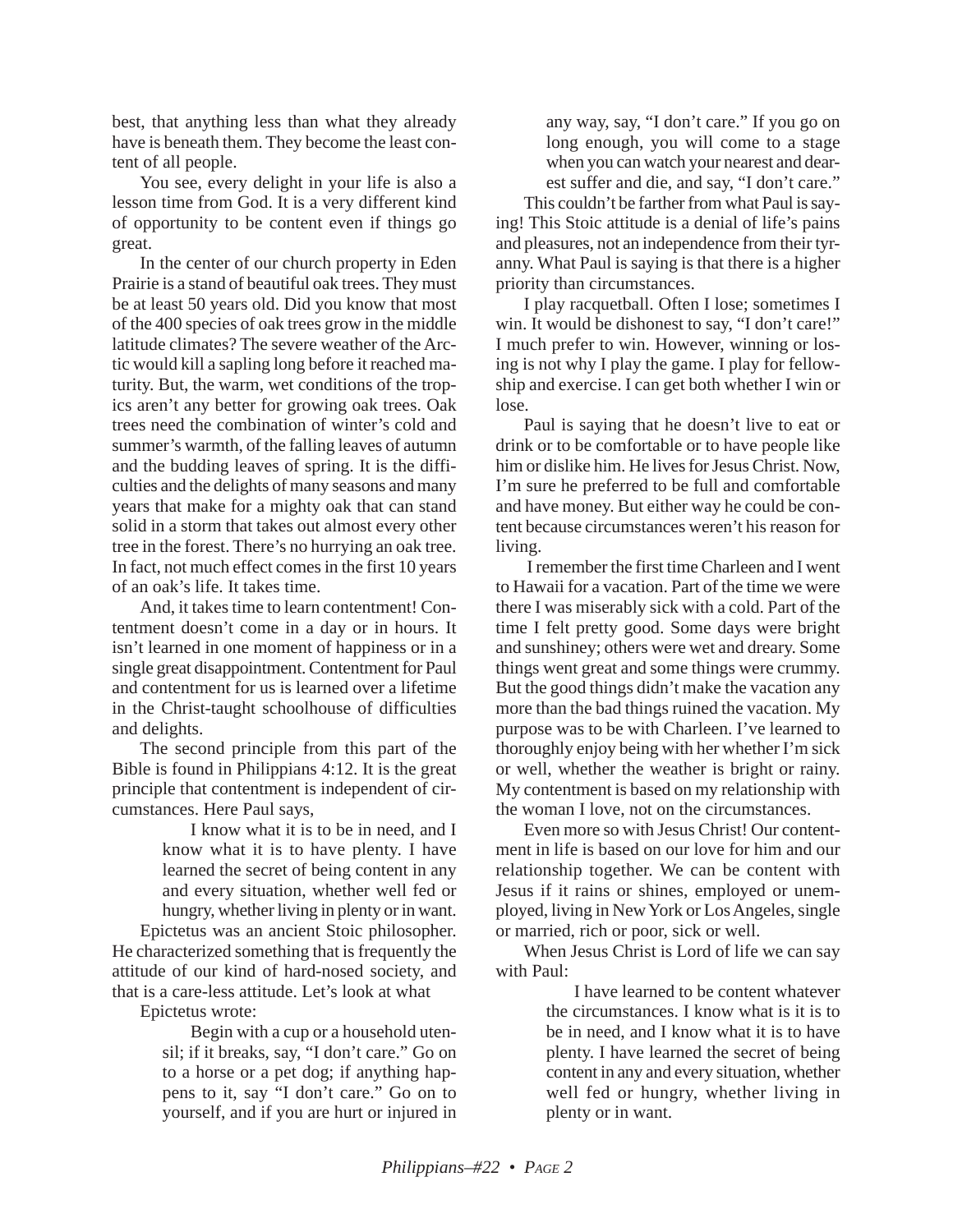In other words, "I have learned the principle that contentment is independent of circumstances!"

The third principle is that contentment is dependent on God. Actually, there are three aspects

of this principle that Paul outlines in Philippians 4:13- 23. The first is that God gives strength. Here's how it works.

When we face bad circumstances that might discourage us or good circumstances that might make us proud, God gives us the

strength to live for Jesus Christ and to be content either way. Frankly, this is often learned by trial and error. We try doing things in our own strength and fail. We try doing things in Christ's strength and succeed. After awhile we start to get the picture and depend increasingly on him.

Let me give a comparison. When I was a boy, the school nurse sent me to an ophthalmologist who said that I needed glasses. The teachers knew I wasn't able to see right, the nurse and the doctor knew that as well. But I thought my vision was strong enough, so I didn't wear the glasses. Not until I got a driver's license did I wear corrective lenses regularly. Then I found I could do things that I couldn't do before. I could read longer, and I could do it without getting headaches. I discovered that, through the strength of corrective lenses, I could see things I couldn't see before.

It's the same in our Christian lives. As new, immature Christians we're often too proud to depend on God. We can do things by ourselves - - no matter what anyone tells us! Then we face some failure, some difficulty, where we find we can't do it. God puts on the corrective lenses of the strength of Jesus Christ and we can see and do the things that until now have been impossible. Then we begin to depend on him all the time until we say, "I can do everything through him who gives me strength." The principle is that contentment is dependent upon God. The ingredient is that God is the one who gives strength.

A second ingredient of this principle is that God supplies needs. Paul has learned from experience that God meets his every need. This whole

*When we give to the Lord, the greatest beneficiary isn't the person or the project or the church getting the money. It is the giver!*

last section of Philippians is occasioned by the money gift the Philippians sent to Paul. There is no doubt that he needed the money. He was broke and in jail. Philippians 4:15 says that not one other church sent any help. That had to be a disappoint-

ment to challenge even Paul's contentment!

But according to verse 17, the greatest benefit was not to Paul but to the Philippians: "Not that I am looking for a gift, but I am looking for what may be credited to your account." This is a giving

lesson some Christians don't understand! When we give to the Lord, the greatest beneficiary isn't the person or the project or the church getting the money. It is the giver! That's what the Bible says! So, when we fail to give, we hurt ourselves the most!

Out of Paul's many years of first-hand experience in God's care, he writes Philippians 4:19: "And my God will meet all your needs according to his glorious riches in Christ Jesus."

Lots of misunderstanding has been laid on this famous verse. For example, what would you say are the most important words in the verse? Not, "supply every need". It's, "my God," because that is the basis for the provision of the needs. "My God" is the one who delivered the children of Israel out of Egypt. "My God" is the one who split the Red Sea open so it became dry land in the middle. "My God" is the one who fed the five thousand on the shores of the Sea of Galilee. "My God" is the one who made the lame walk and the blind see. "My God" is the one who defeated death and actually came back to life. "My God" is the one who has provided me with money and encouragement. "My God" is the one who saw me through shipwreck. "My God" is the one who enables me to sing while in prison and have contentment in every circumstance. "My God" will supply every need according to his riches in Christ Jesus.

There is also some misunderstanding about our needs! We sometimes confuse our needs with our wants. We also tend to list our needs as more money, greater ease and good living. But sometimes we need a good, swift kick. Sometimes we